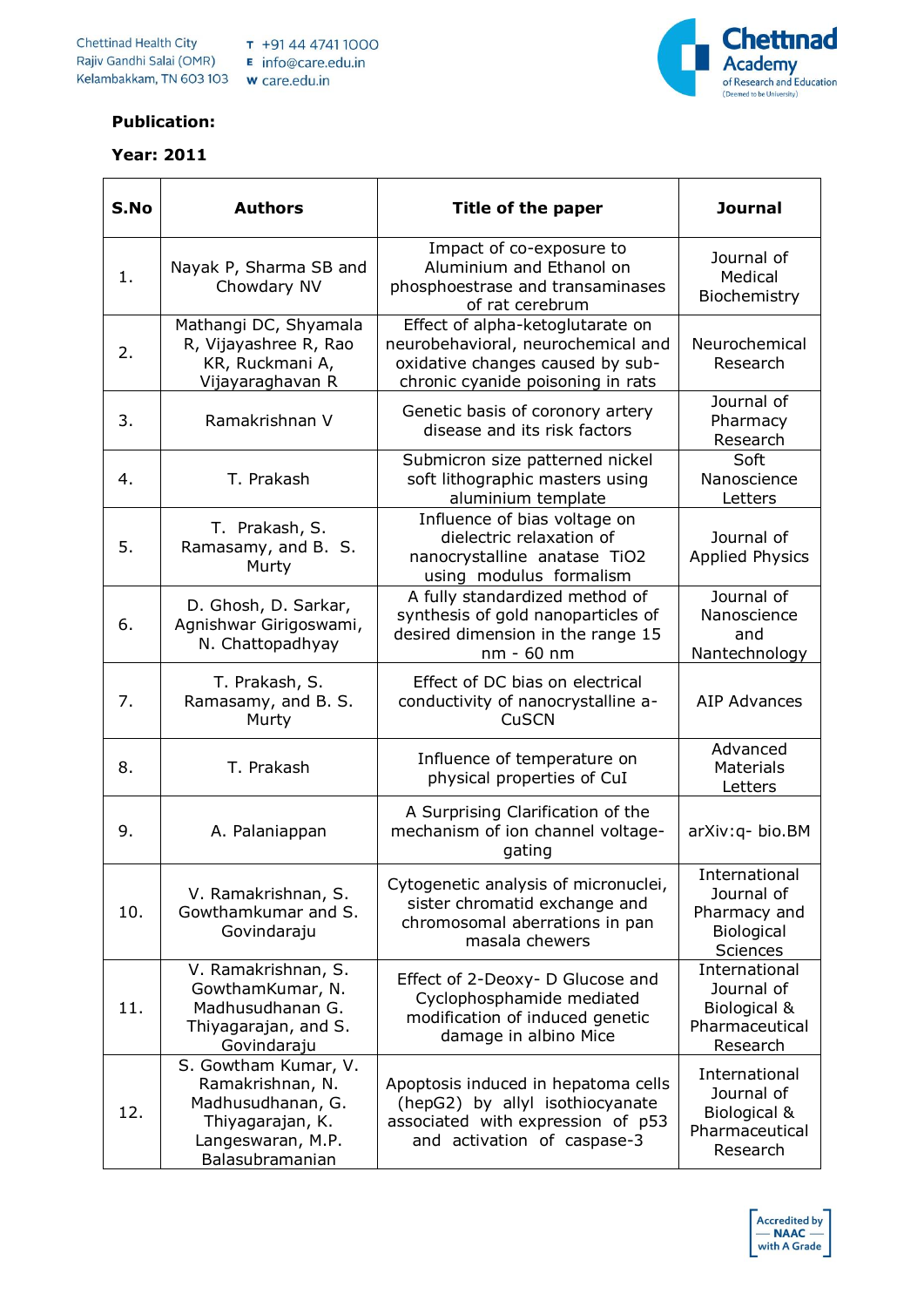



| 13. | S. Gowtham Kumar, V.<br>Ramakrishnan, N.<br>Madhusudhanan and<br>M.P. Balasubramanian                                                                                                                                   | Antioxidant activity of Allyl<br>isothiocyanate [AITC] against N-<br>nitrosodiethylamine induced<br>experimental liver carcinogenesis      | Journal of<br>Pharmacy<br>Research                   |
|-----|-------------------------------------------------------------------------------------------------------------------------------------------------------------------------------------------------------------------------|--------------------------------------------------------------------------------------------------------------------------------------------|------------------------------------------------------|
| 14. | M. Metspalu, I.G.<br>Romero, B.<br>Yunusbayev, G.<br>Chaubey, C.B. Mallick,<br>G. Hudjashov, M. Nelis,<br>R. Magi, E. Metspalu,<br>M. Remm, R.<br>Pitchappan, L. Singh, K.<br>Thangaraj, R. Villems,<br>and T. Kivisild | Shared and Unique Components<br>Population Structure<br>of Human<br>andGenome-Wide Signals of<br>Positive Selection in South Asia          | The American<br>Journal of<br>Human<br>Genetics      |
| 15. | Rajila RHS, Seshayyan S,<br>Victor A, Murugesan N<br>and Sundaramurthi I                                                                                                                                                | The study of mitral valve annular<br>dimension in relation to the body<br>surface area in the Indian<br>population.                        | European<br>Journal of<br>Cardiothoracic<br>Surgery  |
| 16. | Sharmila S,<br>Senthilkumar A, Aruna<br>S, Balaji T and Rajila<br><b>RHS</b>                                                                                                                                            | Variable branching pattern of the<br>common hepatic artery and the<br>celiac artery                                                        | Journal of<br>Clinical<br>Diagnosis<br>Research      |
| 17. | Aruna A, Rajila HS and<br>Vaithianathan G.                                                                                                                                                                              | Bilateral chondroepitrochlearis<br>muscle: Incidence, phylogenetic<br>and clinical significance.                                           | Journal of<br>Clinical<br>Diagnosis<br>Research.     |
| 18. | Ananthi KS and Agrawal<br>AR                                                                                                                                                                                            | A large sternal foramen                                                                                                                    | International<br>Journal<br>Anatomy<br>Variation.    |
| 19. | Vaithianathan G, Aruna<br>S, Rajila RHS and Balaji<br>ТK                                                                                                                                                                | Sternalis "mystery" muscle and its<br>clinical implications                                                                                | Italian Journal<br>of Anatomy and<br>Embryology      |
| 20. | Ananthi S, Manickam S,<br>Vaithianathan G and<br>Aruna S                                                                                                                                                                | Study of intercondyloid foramen of<br>humerus intercondyloid foramen                                                                       | Revista<br>Argentina de<br>Anatomía<br>Clínica       |
| 21. | Amarnath K, Mathew N,<br>Nellore J, Siddarth C and<br>Kumar J.                                                                                                                                                          | Facile synthesis of biocompatible<br>gold nanoparticles from<br>vitesvinefera and its cellular<br>internalization against HBL-100<br>cells | Cancer<br>Nanotechnology                             |
| 22. | Dr. M.Chokkalingam                                                                                                                                                                                                      | <b>Inflammation in Acute Coronary</b><br>Syndrome                                                                                          | Chettinad<br>Health City<br>medical Journal          |
| 23. | Dr.M.Chokkalingam                                                                                                                                                                                                       | Cardiovascular Disease In Diabetes<br>- Prevention & Management                                                                            | Chettinad<br>Health City<br>medical Journal          |
| 24. | Anuradha R.,<br>Ravivarman G., Timsi<br>Jain                                                                                                                                                                            | The Prevalence of Overweight and<br>Obesity among Women in an Urban<br>Slum of Chennai                                                     | Journal of<br>Clinical and<br>Diagnostic<br>Research |
| 25. | Jegan N, Vithyatharan<br>KS, Sakunthala SR and<br>Rajasekaran D                                                                                                                                                         | A case of Chemical Pneumonitis                                                                                                             | <b>JAPI</b>                                          |